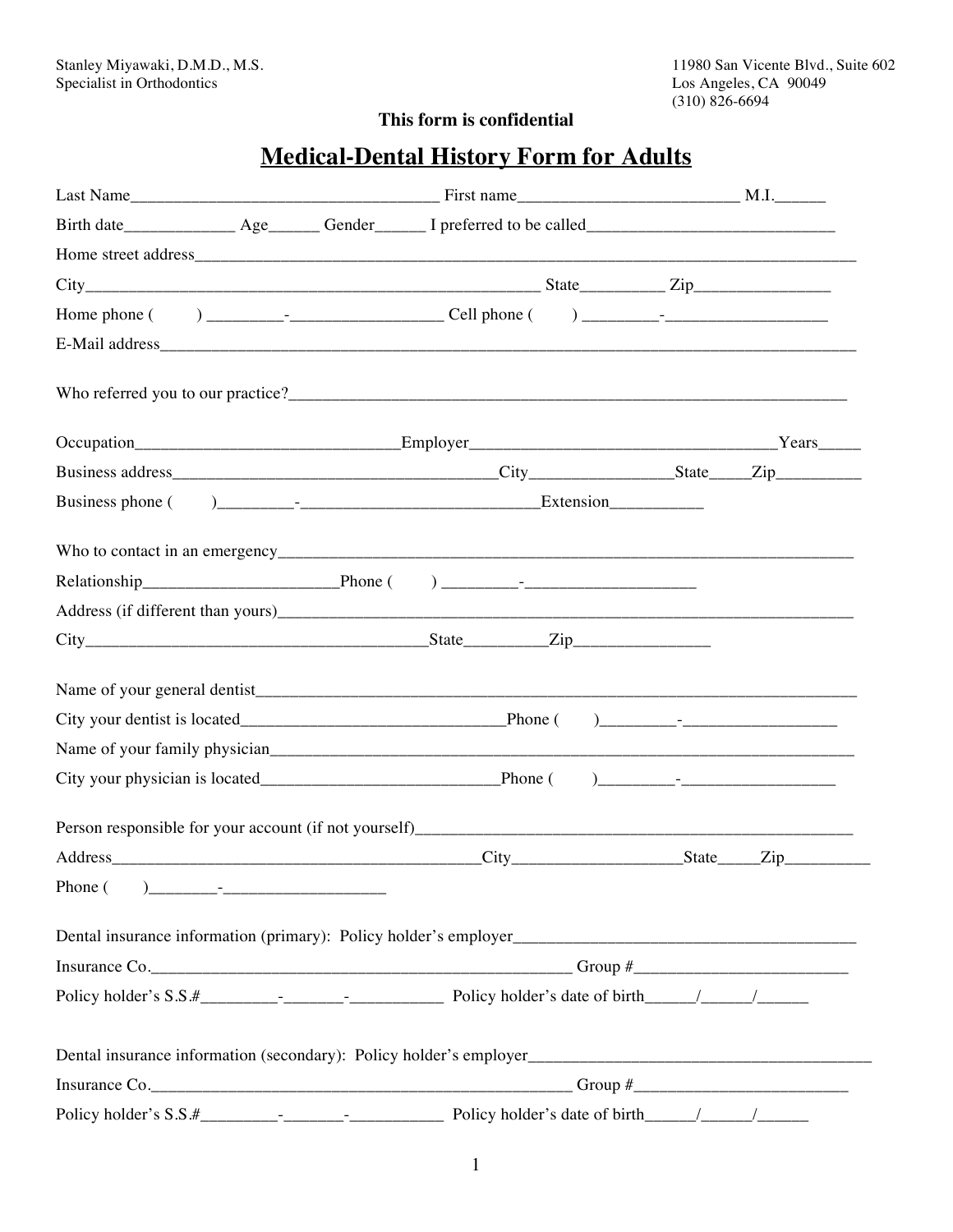#### **Medical History**

## **Now or in the past, have you had any of the following?**

| Birth defects or hereditary conditions      | yes no                 |             | Major accidents              | yes                                   | no            |
|---------------------------------------------|------------------------|-------------|------------------------------|---------------------------------------|---------------|
| Rheumatoid or arthritic conditions          | $yes$ no               |             | Osteoporosis                 | $\_\_\$ yes $\_\_\$ no                |               |
| Endocrine or thyroid conditions             | $yes \_ no$            |             | Kidney problems              | $yes$ no                              |               |
| Cancer, tumors, radiation or chemotherapy   | $\_\_\$ yes $\_\_\$ no |             | Diabetes                     | $yes$ no                              |               |
| Polio                                       | $\_\_\$ yes $\_\_\$ no |             | Mononucleosis                | $_{\text{meas}}$ yes $_{\text{meas}}$ |               |
| Tuberculosis                                | $__yes__no$            |             | Pneumonia                    | $\_\_$ yes $\_\_$ no                  |               |
| Tonsil or adenoid condition                 | $yes$ no               |             | Stomach ulcers               | $yes$ no                              |               |
| Hepatitis, jaundice or liver conditions     | $\_\$ yes $\_\$ no     |             | AIDS or HIV+                 | $\_\$ {yes} \_\_no                    |               |
| Mental health problems or depression        | $yes$ no               |             | Fainting, seizures, epilepsy | $\_\_\$ yes $\_\_\$ no                |               |
| Vision, hearing, tasting or speech problems | $\_\$ {yes} \_\_no     |             | Recent loss of weight        | $\_\$ yes $\_\$ no                    |               |
| Eating disorders (anorexia or bulimia)      | $\_\$ yes $\_\$ no     |             | Bleeding or blood disorders  | $\_\_$ yes $\_\_$ no                  |               |
| High__ or low__ blood pressure              | $\_\_$ yes $\_\_$ no   |             | Chest pain                   | $\_\$ yes $\_\$ no                    |               |
| Cardiovascular problems                     | $yes$ no               |             | Shortness of breath          | yes                                   | $\sqrt{ }$ no |
| Heart murmur or congenital heart defects    | $\_\_$ yes $\_\_$ no   |             | Skin disorders               | $\_\_\$ yes $\_\_\$ no                |               |
| Hay fever, chronic allergies, asthma        | yes                    | no          | Frequent headaches           | yes                                   | no            |
| Substance abuse problem                     | __yes                  | $\equiv$ no | Chew or smoke tobacco        | yes                                   | $\equiv$ no   |

**Please describe any other medical condition that we should know about:**

| Do you have an allergy or reaction to any of the following? |                                 |              |  |  |
|-------------------------------------------------------------|---------------------------------|--------------|--|--|
| Local anesthetics (Novocaine, Lidocaine)                    | Ibuprofen (Motrin, Advil)       | __Aspirin    |  |  |
| Acetominophen (Tylenol)                                     | Penicillin or other antibiotics | _Sulfa drugs |  |  |
| Codeine or other narcotics                                  | Metals                          | Latex        |  |  |
| $\sqrt{\frac{1}{\text{lny}}}$                               | Acrylic                         | Foods        |  |  |
|                                                             |                                 |              |  |  |

**Do you require antibiotic medication prior to your dental cleaning appointments?** \_\_\_yes \_\_\_no

**Please list any medications that your are currently taking:** Taken for:

### **Women**

Are you pregnant? \_\_\_yes \_\_\_no Do you take birth control pills? \_\_\_yes \_\_\_no Do you take medication for **Osteoporosis** (ex. Fosamax, Boniva) \_\_yes \_\_no

## **Family Medical History**

| Do your parents or siblings have or ever had any of the following conditions? |                  |                   |                    |  |
|-------------------------------------------------------------------------------|------------------|-------------------|--------------------|--|
| <b>Diabetes</b>                                                               | <b>Arthritis</b> |                   | Bleeding disorders |  |
| Extra teeth or undeveloped teeth                                              |                  | Long lower jaw or |                    |  |
| "underbite"                                                                   |                  |                   |                    |  |